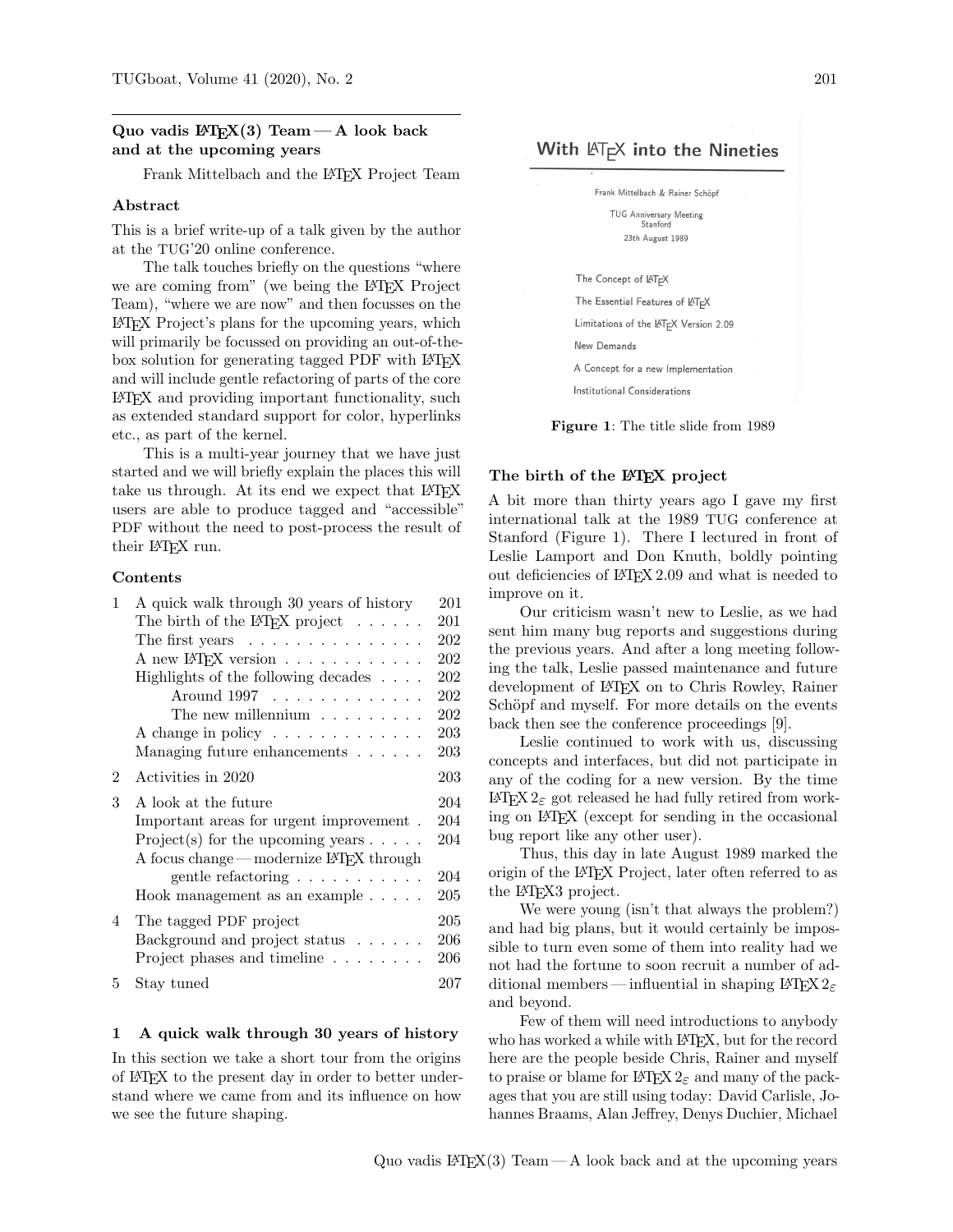

Figure 2: The 1993 LATFX3 Programmer's Guide

Downes and Robin Fairbairns. All got their hands dirty in the development of today's L<sup>A</sup>TEX and/or had a lasting influence on what later became expl3.

#### The first years

The early nineties were fairly productive years for the team and by around 1992 we had built a complete kernel for a new IATEX3 system. It was able to compile its own user manual. Figure 2 shows a version from 1993.

In my talk I titled the slide showing this picture "A fully working (useless) L<sup>A</sup>TEX3 kernel". The reason is that we found out to our dismay that there was serious danger of dying of excessive caffeine consumption while waiting for even a small document to compile (let alone something like that guide).

Basically we were just several computer generations too early (or lousy programmers, or both). We invented, for example, a system comparable to Cascading Style Sheets (CSS) — long before that appeared in browsers. But all these ideas required much more computing power than was available on typical machines back then.

So in the end we gave up and decided that it was a nice but impossible dream.

#### A new L<sup>AT</sup>FX version

So instead of continuing with LAT<sub>EX3</sub> we cleaned up all the extensions and improvements we had made for L<sup>A</sup>TEX 2.09, developed a graphics and color abstraction and bundled everything under the name LATFX 2<sub>ε</sub>. This was then promoted as the "newly" revised LAT<sub>F</sub>X standard".

Leslie wrote an updated LAT<sub>E</sub>X manual [3] and Michel Goossens and myself with the help of Alexander Samarin produced the first L<sup>A</sup>TEX Companion [2], also known as the Doggie book to many L<sup>A</sup>TEX users (Figure 3).



Figure 3: The "doggie" book: the first edition of the L<sup>A</sup>TEX Companion.

L<sup>A</sup>TEX 2ε had a fairly shaky start, largely due to the fact that a small but vocal minority loudly argued against using it and suggested to stay with LATEX 2.09 instead. The main reason given was that "nobody needs these new 8-bit fonts with precomposed foreign characters and that they take a huge amount of unnecessary space on your hard disk".

However, in the end it took off like a rocket, largely because of all the other goodies it offered solving many of the problems people were struggling with in the past. If you look through the Web for L<sup>A</sup>TEX 2ε you will find a large number of books in various languages that appeared in the following years, clearly showing that there was a high level of interest in the software.

For us it was an important lesson to learn how close success or failure can be, if you have a small but vocal group opposing you.

#### Highlights of the following decades

Presenting any reasonably complete account of the works of the LAT<sub>EX</sub> team throughout the years would fill many pages, so here we restrict ourselves to only a few highlights that are relevant for what we intend to do in the future.

#### Around 1997

At some point we decided to release some of the work we did for L<sup>AT</sup>EX<sub>3</sub> as a package on CTAN named expl<sub>3</sub>, mainly to preserve it but also because computers had gotten faster, and it seemed that the code could become usable after all at some point in the future.

### The new millennium

That action got younger people interested, and first Morten Høgholm and later Will Robertson and Joseph Wright pushed for a complete overhaul of the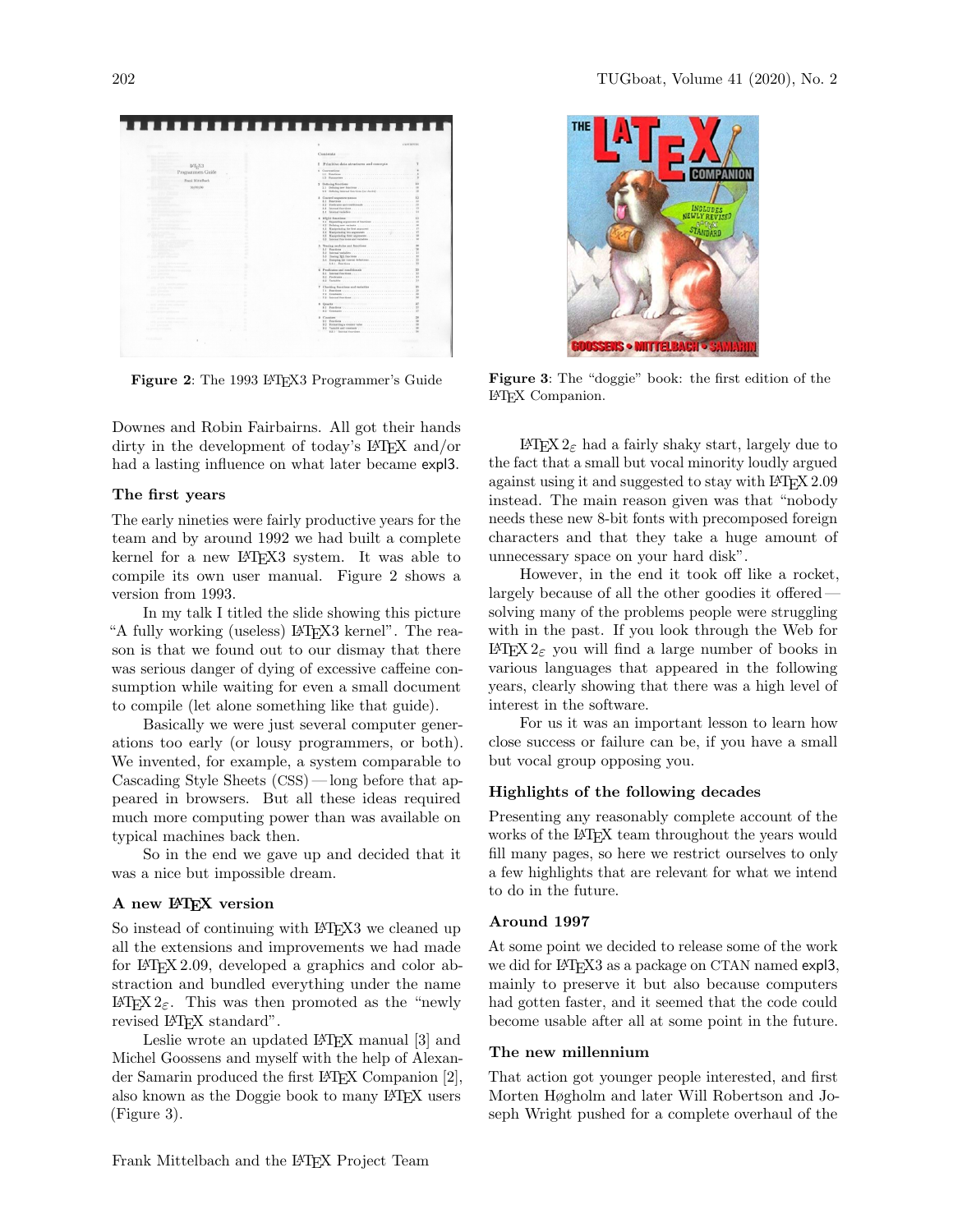

Figure 4: The expl3 logo

language. This happened in several phases between 2005 and 2012; see [12, 4] for more details.

Large application packages, such as fontspec, siunitx and others, got written in expl3. At some point the language was evidently in a reasonably stable state and we announced it as fit for general use  $[13]$ <sup>1</sup>

Now with a stable expl3 around 2014 we started promoting it and one of the actions was to use a logo for it, which was designed for us by Paulo Cereda a lovely hummingbird pecking at the "l" (Figure 4).

To indicate that we are moving into new waters I pushed for using the hummingbird also as the official new logo for L<sup>A</sup>TEX and at some point later we made the switch.

Initially there had been some concerns to make the L<sup>A</sup>TEX "brand" unrecognizable if it isn't associated with some kind of a lion, but in retrospect it seems fairly clear that the logo was positively received and there is no question these days that this particular bird represents today's LAT<sub>EX</sub>.

#### A change in policy

A big step was taken in 2015 when we announced a new bug-fix and enhancement policy. Until then the L<sup>A</sup>TEX  $2_{\epsilon}$  format was essentially kept unchanged. Even serious bugs were either not fixed at all, or fixed by adding the fix to the package fixltx2e that one could or could not load as desired.

This meant great stability but it also meant that only the few people who added fixltx2e would benefit from the fixes, while the great majority would stay with the buggy version. In the beginning this was fine but over time it became a burden because packages have to provide alternative code paths based on fixltx2e being loaded or not. We therefore switched to the approach that fixes get applied by default (i.e., everybody receives them) and instead now offer a way (though a rollback mechanism [5, 7]) to opt out, if necessary.

Thus what happened in 2015 was that the accumulated fixes previously in fixltx2e got moved into the L<sup>A</sup>TEX kernel and the package reduced to an empty shell, unless you used it with an old LATEX format.

Around that time we also started to bring external developments into core L<sup>A</sup>TEX. For example, we officially added support for LuaTEX to the kernel and took over the maintenance and development of amsmath from the American Mathematical Society.

#### Managing future enhancements

But we also went a step beyond bug fixes and integrations. To prepare for future developments we wrote a new testing and distribution environment (l3build [8]) that has been used by us to maintain the kernel sources, and over time also by many other package developers around the world.

A relatively recent activity was to arrange with the major distributions, i.e., TEXLive, MacTEX and MiKT<sub>F</sub>X, to provide so-called "LAT<sub>F</sub>X development releases", allowing users and package developers to test pre-releases of  $\mathbb{A}T$ FX with ease [6].

We also announced that necessary enhancements to the code (to keep it relevant) would be presented from now on in most cases as opt-out rather than opt-in solutions.

A good example for this policy change is the switch from legacy 8-bit code pages to Unicode, or more precisely to the UTF-8 encoding. This happened in 2018. With the LAT<sub>EX</sub> release in that year the default input encoding for LAT<sub>EX</sub> became UTF-8, and in retrospect it is fair to say that few people have noticed any ill effects with their document and had to apply the opt-out. Most people only noticed if they noticed the change at all— that they could finally use Unicode characters in their documents without problems, a feature that was badly lacking in L<sup>A</sup>TEX previously.

#### 2 Activities in 2020

Two important changes happened in the spring 2020 release of LAT<sub>EX</sub>:

- One was a long overdue modernization of LATEX's font selection scheme to better support all the new high-quality OpenType fonts;
- $\bullet$  The other was described in the  $\cancel{BTEX}$  Newsletter as "improved load-times for expl3".

Why is the second bullet of any importance? At the time of the release it was indeed nothing more than what it said: users with documents loading expl3 (to begin with, all X<sub>T</sub>T<sub>E</sub>X or LuaT<sub>E</sub>X users) experienced noticeably faster processing times.

<sup>&</sup>lt;sup>1</sup> The name expl3 stands for "EXperimental Programming Language  $(HTFX)$  3" but it was kept even after it had long ceased being experimental.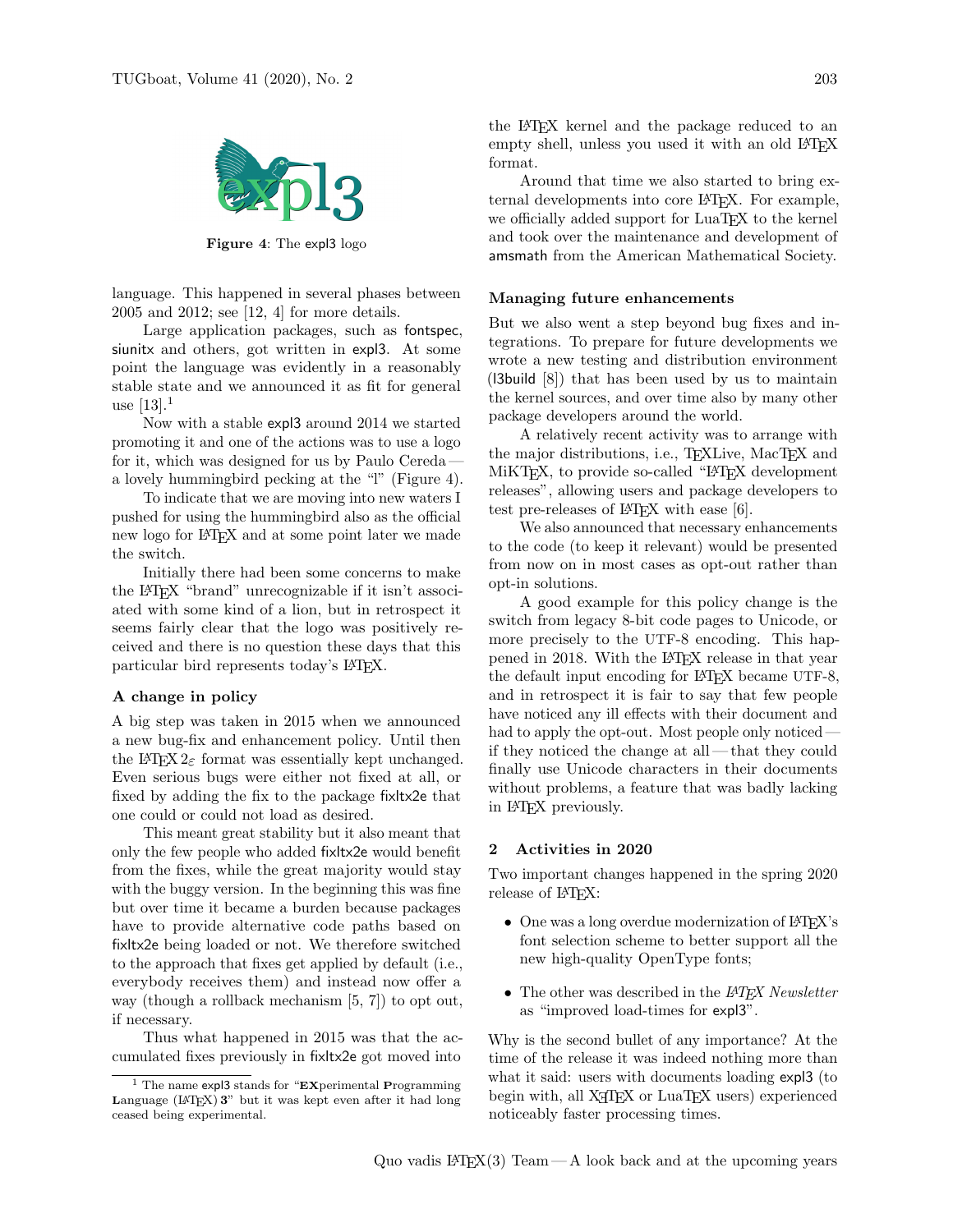But its importance lies in the fact that it marks the end of one era and the beginning of a new one. L<sup>A</sup>TEX now greets you with

LaTeX2e <2020-02-02> L3 programming layer <2020-06-18>

and this means that thirty years after first dreaming about it, L<sup>A</sup>TEX finally comes equipped with the L<sup>A</sup>TEX3 programming layer included as part of the format.

## 3 A look at the future

L<sup>A</sup>TEX has stayed surprisingly relevant given that its original design dates back to the 1980s.<sup>2</sup> It has, however, limitations, some due to the underlying engine and some due to design decisions made in the past.

## Important areas for urgent improvement

Perhaps the most important limitation is that until now LAT<sub>EX</sub> concerned itself only with producing a "printed result" with paper as the ultimate output medium in mind. Any other usage is either not supported or not directly supported. However, for quite a while now, other usage has become increasingly important. Many documents are never printed or printed only as a secondary action.

L<sup>A</sup>TEX 2ε added some support for graphics and limited color printing, but otherwise followed the same paradigm. Hyperlinks and other Web publishing support are layered on top, not as integral parts of the design.

As a notable example, the hyperref package has to redefine a larger number of LAT<sub>EX</sub>'s internals and many commands of other packages to be able to achieve its goals and even so is often enough only able to do so by imposing restrictions. Other packages need to patch the same areas, resulting in conflicts and limitations.

Another important issue is that LAT<sub>EX</sub> very carefully throws away the wealth of structural information it has at its disposal while producing output pages. As a result a PDF or DVI file produced by L<sup>A</sup>TEX is just a stream of positioned glyphs without much structural information preserved.

If your intention is only to print that document, then this is all that is required, but if you want to produce, say, an accessible PDF document, then a significant amount of structural information and other data has to be embedded into the final output document to guide screen readers, etc., or adhere to the PDF/UA (Accessibility) standard. At the

moment this requires extensive manual labor and processes that often have to be repeated after making even minimal changes to the L<sup>AT</sup>EX source.

## Project(s) for the upcoming years

With the challenges outlined in the previous section in front of us we are focussing on a number of areas to address them:

- Embrace and integrate more functionality from existing packages into the LAT<sub>EX</sub> kernel;
- Provide extended and unified color management, with graphics and font(glyphs) integration;
- Provide standard interfaces for functionality currently available only in an ad hoc way, or not available at all;
- Enable L<sup>A</sup>T<sub>F</sub>X to automatically produce tagged PDF.

We plan to integrate important functionality from existing packages directly into L<sup>A</sup>TEX so that it is directly available for user and package writers through standard interfaces. Examples for this are hyperlinks and colors, as already mentioned, but there are several other areas we are looking at.

In addition, we plan to provide standard interfaces for some important capabilities that are currently not available at all or only in rudimentary and ad hoc fashion. An example for this is the hook management system that is planned for the next LAT<sub>EX</sub> release in fall this year.

Finally, the list contains a one-liner about producing "tagged PDF", which hides a huge project we will discuss this below.

## A focus change—modernize  $\mathbb{F}T_FX$  through gentle refactoring

When we set out in 1989 to improve LAT<sub>EX</sub> 2.09 and produce a new version  $(a.k.a. IATFX3)$  the  $IATFX$ universe was largely defined by the software provided by Leslie Lamport and a rather small and manageable number of packages by others. The reason being that it was not at all easy to build applications on top of L<sup>A</sup>TEX 2.09 and, of course, L<sup>A</sup>TEX was only a few years in use back then.

When L<sup>AT</sup>FX  $2\varepsilon$  was released in 1994 it solved many of the problems we had initially criticized, even though it wasn't the system we had envisioned one with a clear separation of user, designer and programmer levels and facilities, which we simply couldn't make work with the existing computing power of those days.

However,  $\text{LATEX } 2_{\varepsilon}$  offered a package management system with \usepackage, command declaration with optional arguments and other goodies for

<sup>&</sup>lt;sup>2</sup> Or the early 1990s if you think of LATEX  $2\varepsilon$  as the starting point for today's LATFX.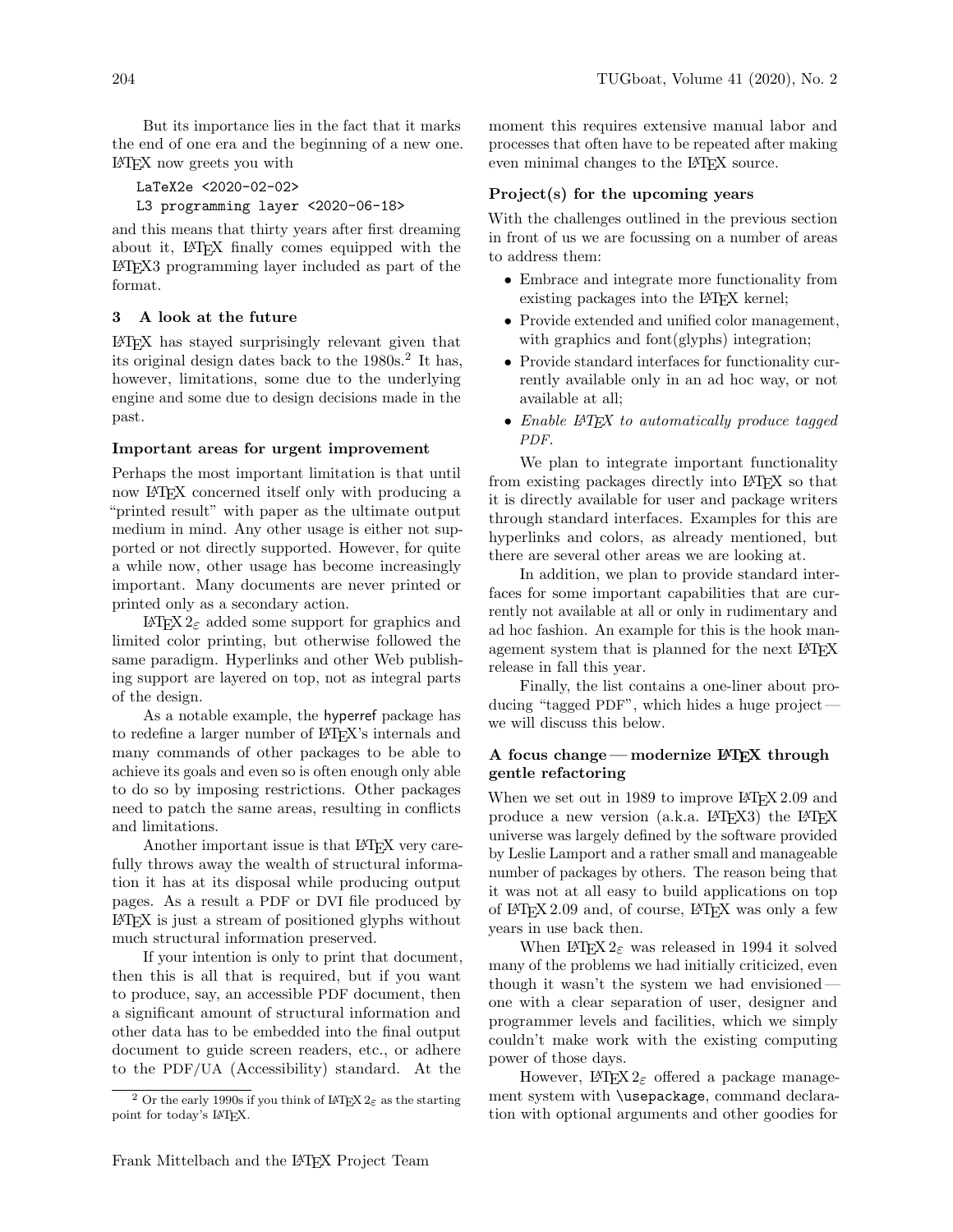users and package developers and so over time people started to provide more and more packages for L<sup>A</sup>TEX that filled the needs of any niche and nowadays several thousand packages for LAT<sub>EX</sub> are on CTAN.

The increase in the breadth of the software usage over the years made it more and more unlikely that producing a standalone L<sup>A</sup>TEX3 next to an existing L<sup>A</sup>TEX 2ε would gain any traction. It would naturally start out with a very limited scope (because many existing packages would not work with it) and would therefore be unsuitable for most serious usage. But that in turn would mean that as kernel developers we would not get the necessary feedback that ensures that the provided features are meeting the needs of the users and as a package developer there would be no incentive to provide new packages for a new system that isn't widely used— the usual chicken and egg problem.

We have therefore decided that there will be no separate L<sup>AT</sup>EX<sup>3</sup> product in parallel to an existing LAT<sub>E</sub>X 2<sub>ε</sub>. Instead, we will approach the modernization through some gentle refactoring of LAT<sub>EX</sub> to reach the same target, but in smaller steps.

If you look back at the history outlined earlier, you will see that this journey has already started in 2015 with the new bug-fix policy and the rollback mechanism, which was then followed by the switch to UTF-8 to keep L<sup>A</sup>TEX relevant.

The strategy we are following here can be outlined in a number of main bullet points:

- Use the L3 programming language to implement all new kernel code now that it is available;
- Replace existing kernel code (over time);
- Keep focus on reliability and compatibility;
- Collaborate with package writers/maintainers to ensure compatibility with kernel changes.

An example of our new strategy is the implementation of a hook management system for L<sup>A</sup>TEX, which will be introduced in LAT<sub>EX</sub> in the 2020 fall release.

## Hook management as an example

In the past IAT<sub>F</sub>X offered just a few heavily used hooks, for example, \AtBeginDocument. Every other alteration or addition made by a package was done by overwriting existing kernel code, leading to all kinds of known issues.

With the new hook management system, the L<sup>A</sup>TEX kernel and many packages will get a larger number of hooks in which other packages can add code in a controlled manner, avoiding the need for patching commands. The new system provides standard interfaces for declaring and using hooks, including ways to order code added to hooks by different

package in order to resolve package loading problems, and plenty more.

The new system is written in the L3 programming language (the source file is lthooks.dtx), but the interfaces are offered in a way that they can be used in all packages, i.e., they do not require the package to be written in expl3 and thus can be retrofitted into updates of legacy packages easily.

The individual hooks provided by the kernel in the first release replace ad hoc solutions in specific areas as provided by packages such as atbegshi, everyshi, atveryend, etoolbox, filehook and others. In future releases, more parts of LAT<sub>EX</sub> will see hooks added.

Thanks to the LAT<sub>E</sub>X development format concept mentioned above, the new hook management code is already available for testing to anybody interested — which we strongly encourage. As any change to L<sup>A</sup>TEX will inevitably have ripple effects which need sorting out, such pre-testing is an important part of the overall strategy, to resolve as many problems and borderline cases as possible before new code shows up in the main release.

For the same reason the LAT<sub>EX</sub> team is actively checking across the huge set of packages supplied in TEX distributions for possible conflicts and working with other developers and maintainers if updates are necessary due to upcoming LAT<sub>F</sub>X kernel changes. In this particular instance, it was necessary for a handful of packages that patched into existing internal L<sup>A</sup>TEX commands in places that have been unavoidably changed to support the new hooks.

## 4 The tagged PDF project

This project is the LAT<sub>EX</sub> team's answer to the need for preparing L<sup>A</sup>TEX to uses other than printing on paper. The main goals of this project can be summarized as follows:

- Provide functionality to automatically produce structured PDF, without the need for user intervention or post-processing;
- Provide the necessary interfaces for producing PDF enhanced by features such as "alternative text" (to comply with standards such as PDF/UA).

While the project focusses on PDF as the primary output format, the functionality that needs to be developed will be equally applicable when targeting other output formats that require structured data to be present, e.g., HTML, XML, and new formats such as HINT currently being developed [16, 17].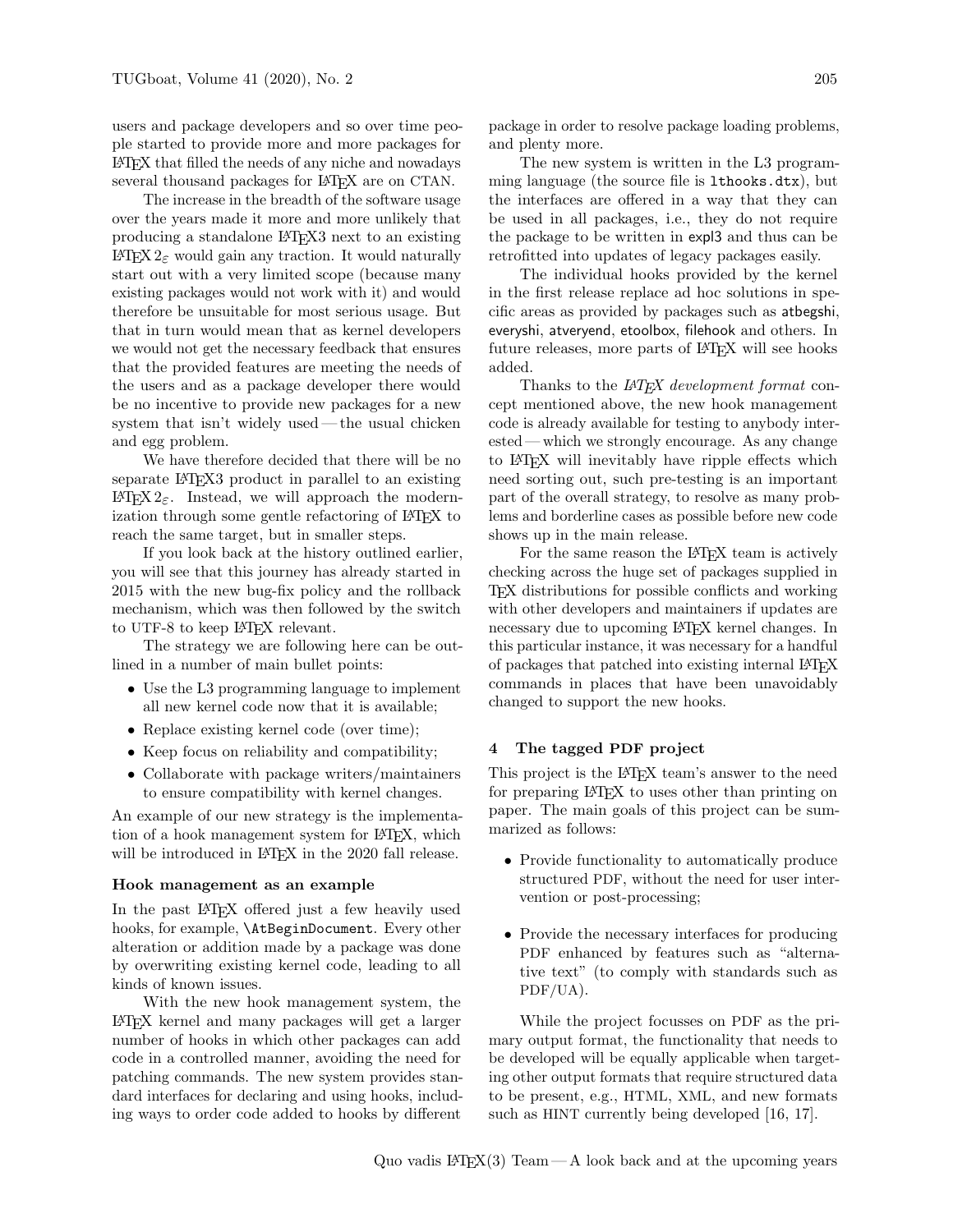## Background and project status

There has been groundbreaking work done by Ross Moore and others [10, 14, 11] in the last years in the quest for enabling L<sup>A</sup>TEX to produce "accessible" or more generally "structured and enhanced" PDF.

The unfortunate problem which all these attempts have run into is that it is next to impossible to patch current L<sup>A</sup>TEX and all needed packages and still obtain reliable and stable results.

A system based on patches is by its nature very fragile, because any change in the patched code will break the system— which will happen regularly if significant patching is needed, as is the case here. In addition, all solutions to date need to enforce severe restrictions on the document content and even then require the user to do serious manual work largely because of missing machinery and interfaces in L<sup>A</sup>TEX.

Our plans are therefore to continue learning from this prior work and provide the necessary interfaces directly in IAT<sub>E</sub>X, so that fragile and incompatible patching is no longer necessary. Some of our initial work in this regard is documented in [15, 1].

What we have undertaken so far with respect to the "Tagged PDF project" is to produce a feasibility study and develop a detailed project plan for reaching the project goals. This is a multi-year undertaking split into six phases and how long it will take will depend in part on the financial backing for the project, i.e., it depends on how much of the work has to be done in our spare time and how much of the development work is financed by sponsors, so that we can have some people work full time on the necessary work.

We are therefore pleased to be able to say that Adobe is sponsoring a fair portion of the estimated project costs, though we hope to attract further industry sponsors and organizations interested in the subject, in order to keep the timeline at a reasonable length.

#### Project phases and timeline

The project is tentatively divided into six phases progressing in parallel to the L<sup>A</sup>TEX release cycle; that is, each phase is expected to require one or more L<sup>A</sup>TEX releases, depending on how much time we can devote to the necessary work.

The deliverables of each phase are expected to be directly applicable to L<sup>A</sup>TEX users (and developers) so that we can get immediate feedback but also make tangible progress.

Overall, depending on the available financial support, the project timeline is expected to take between three and five years.

#### Phase  $I$  – Prepare the ground

This phase is already well under way and one important deliverable is the introduction of a general hook management system, discussed earlier.

## Phase  $II$  – Provide tagging of simple documents

The main goal of phase II is to provide automatic tagging of simple documents, excluding more complicated structures such as mathematics and tables. In this phase workarounds are needed for code that will be adjusted later.

This is delivered as a prototype implementation in form of an add-on package.

## Phase III — Remove the workarounds needed for tagging

The main goal of phase III is to extend the coverage of automatic tagging and to remove workarounds that were initially necessary to provide a working prototype.

## Phase IV — Make basic tagging and hyperlinking available

The main goal of phase IV is to incorporate all the code currently in the prototype packages into the kernel itself. This needs to be done very carefully and cautiously as there should be no negative impact for users processing legacy documents. This is why we expect to need at least a full release cycle for this.

## Phase  $V$  — Extend the tagging capabilities

With basic tagging available the focus of phase V lies in providing extended support for tagging by adding tables and formulas to the supported elements.

Furthermore, interfaces for specifying alternate text will be developed and added to all relevant elements.

## Phase VI — Handle standards

Finally, phase VI will focus on providing additional support for the relevant PDF standards (as far as this is possible using L<sup>A</sup>TEX directly, without postprocessing the resulting PDF), and adding kernel support for outlines and associated files.

#### Parallel work

In addition to the six phases (which contain tasks that are largely understood from a technical perspective) there are a number of tasks that require research. These will be carried out in parallel to the other work.

Depending on their outcome the structure of the later phases might need some alteration or extension.